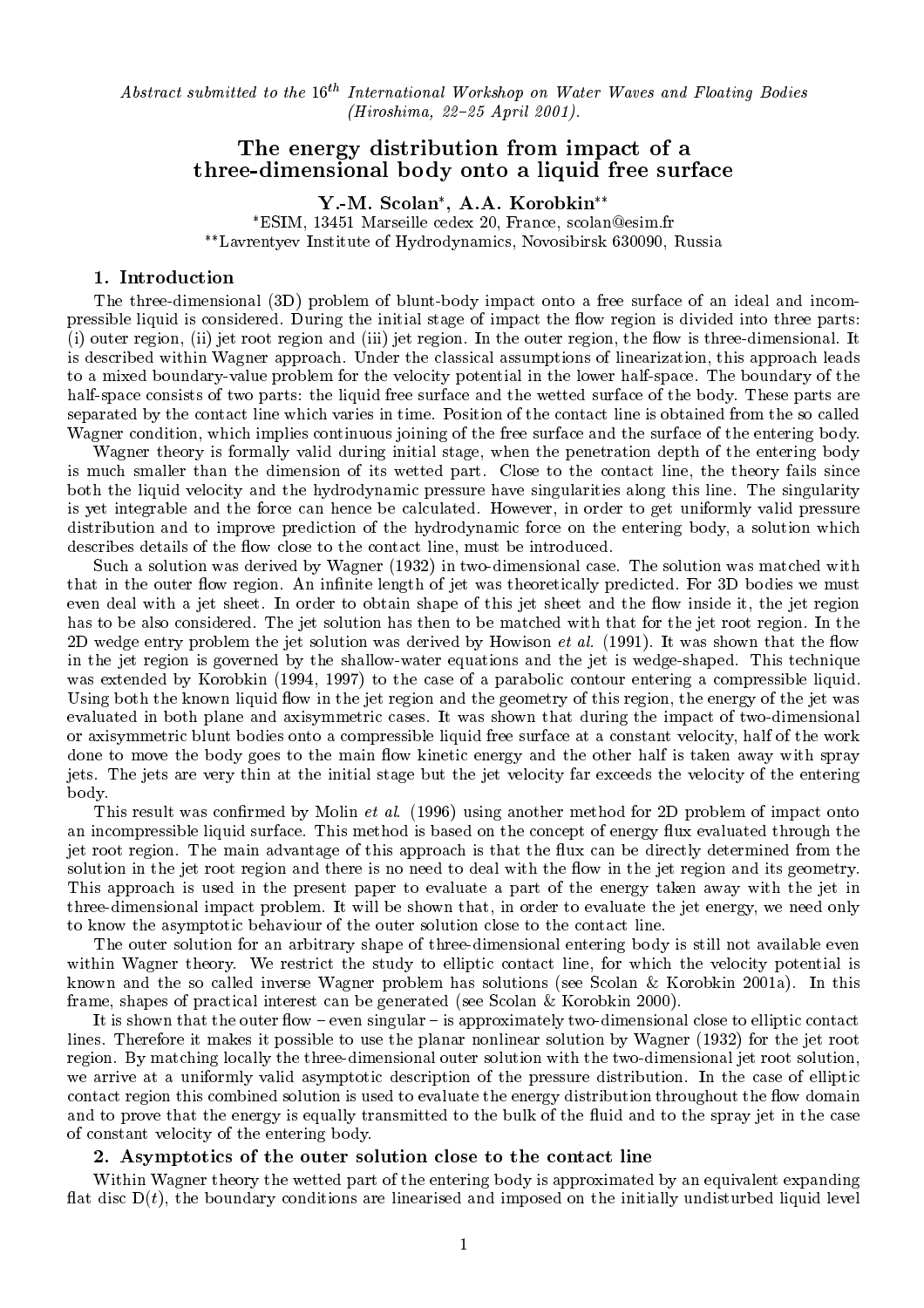$z = 0$ , the liquid flow caused by the impact is assumed irrotational and is described by the velocity potential  $\phi_{out}(x, y, z, t)$ , where  $z < 0$ . It is important to notice that the liquid flow in the Wagner approximation depends on both the shape of the contact region  $D(t)$  and the body velocity but not directly on the body shape. We assume that the Wagner problem has been solved already so that the region  $D(t)$  and the body velocity  $U(t)$  are prescribed. Moreover, we restrict ourselves to the case of elliptic contact regions,  $\mathrm{D}(t)=\{x,y\mid x^2/a^2(t)+y^2/b^2(t)<1\},$  with the planar and axisymmetric problems representing the limiting cases. Here  $a(t)$ ,  $b(t)$  and  $U(t)$  are arbitrary positive functions, which satisfy the following inequalities  $a(t) \leq b(t)$ ,  $U(t) \leq a(t)$  and  $b(0) = 0$  according to the basic assumptions of Wagner theory. Dot stands for the time derivative.

The velocity potential of the flow initiated by impact of an expanding elliptic disc is given as

$$
\phi_{out} = -\frac{Ua^2b}{E(e)\sqrt{(a^2 + \lambda)(b^2 + \lambda)}}\sqrt{1 - \frac{x^2}{a^2 + \lambda} - \frac{y^2}{b^2 + \lambda}} - \frac{Ua^2bz}{2E(e)}\int_{\lambda}^{\infty} \frac{(a^2 + b^2 + 2\sigma)d\sigma}{\sigma^{\frac{1}{2}}(a^2 + \sigma)^{\frac{3}{2}}(b^2 + \sigma)^{\frac{3}{2}}},\tag{1}
$$

where  $e(t) = \sqrt{1 - a^2/b^2}$  and  $\lambda(x, y, z, t)$  is the non-negative root of the cubic equation

$$
a^{-2}b^{-2}\lambda^3 + L_2\lambda^2 + L_1\lambda - z^2 = 0,
$$
\t(2)

$$
L_1(x, y, z, t) = 1 - \frac{x^2}{a^2} - \frac{y^2}{b^2} - \frac{a^2 + b^2}{a^2 b^2} z^2, \qquad L_2(x, y, z, t) = \frac{1}{a^2} + \frac{1}{b^2} - \frac{x^2 + y^2 + z^2}{a^2 b^2}.
$$

This form of the velocity potential is suitable for analysis of the behaviour of the outer solution near the contact line  $\Gamma(t) = \{x, y \mid x = a(t) \cos \alpha, y = b(t) \sin \alpha, 0 \le \alpha < 2\pi\}.$ 

It is convenient to introduce the local coordinate system (P; x1; y1; z1), where x = a cos + x1,y = bsin  $\alpha + y_1$ ,  $z = z_1$  and  $(x_1^2 + y_1^2 + z_1^2)/a^2 = O(\varepsilon)$ ,  $\varepsilon \ll 1$ . Within the new coordinate system we find

$$
L_1 = -2s(x_1, y_1, \alpha, t)[1 + O(\varepsilon)], \qquad s(x_1, y_1, \alpha, t) = x_1 a^{-1} \cos \alpha + y_1 b^{-1} \sin \alpha,
$$
  

$$
L_2 = \mu(\alpha, t)[1 + O(\varepsilon)], \qquad \mu(\alpha, t) = a^2(t) \sin^2 \alpha + b^2(t) \cos^2 \alpha,
$$

where  $\mu = O(1)$  and  $s = O(\varepsilon)$  in the leading order as  $\varepsilon \to 0$ . Equation (2) provides  $\lambda = O(\varepsilon)$  and

$$
1-\frac{x^2}{a^2+\lambda}-\frac{y^2}{b^2+\lambda}=-2s+\frac{\lambda\mu}{a^2b^2}+O(\varepsilon),\qquad \frac{\lambda\mu}{a^2b^2}=s+\sqrt{s^2+\frac{\mu z_1^2}{a^2b^2}}+O(\varepsilon^2).
$$

Therefore,

$$
\phi_{out}=-\frac{Ua}{E(e)}\Big(\sqrt{s^2(x_1,y_1,\alpha,t)+\frac{\mu z_1^2}{a^2b^2}}-s(x_1,y_1,\alpha,t)\Big)^{\frac{1}{2}}[1+O(\varepsilon^{\frac{1}{2}})]
$$

in a small vicinity of the contact line. It is seen that within the coordinate system (P; ; ; ), which is obtained by rotation of the system  $(P, x_1, y_1, z_1)$  counterclockwise at the angle  $\sigma = \tan^{-1}(a/\sigma)$  tan  $\alpha$  so that  $x_1 = \zeta \cos \theta - \eta \sin \theta$ ,  $y_1 = \zeta \sin \theta + \eta \cos \theta$  and  $z_1 = \zeta$ , the now is approximately two-dimensional,  $s=\xi\sqrt{\mu}/(ab)$ , and near the contact line,  $\sqrt{\xi^2+\zeta^2}/a\ll 1$ , the velocity potential of the outer flow behaves

$$
\phi_{out} = -UE^{-1}(e)\mu^{\frac{1}{4}}(a/b)^{\frac{1}{2}}(\sqrt{\xi^2 + \zeta^2} - \xi)^{\frac{1}{2}}[1 + O(\varepsilon^{\frac{1}{2}})].
$$
\n(3)

It can be verified that the axes  $P\xi$  and  $P\eta$  are in normal and tangential directions to the contact line, respectively. Therefore, near the contact line the flow in the tangential direction is negligible compared to the flow in the normal direction. The local flow pattern is given by  $(3)$  and is similar to that in the planar case. This two-dimensional flow can be matched to the solution in the jet root region established by Wagner (1932) for the planar impact problem.

### 3. Parameters of the jet in 3D impact problem

 $\sqrt{\xi^2 + \eta^2 + \zeta^2}/a \ll 1$  and the local velocity potential  $\phi_{root}$  does not depend on the tangential coordinate The flow in the jet root region is considered within the moving coordinate system  $(P, \xi, \eta, \zeta)$ , where  $\eta$ . The flow is approximately quasi-stationary in the leading order as the size of the jet root region tends to zero, and is characterized by the jet thickness  $\delta(\alpha, t)$  and the velocity  $V(\alpha, t)$  of the fluid in the jet. The dynamic boundary condition shows that the jet velocity  $V(\alpha, t)$  is equal to the normal velocity of the point  $P$ , which is the origin of the moving system. The 2D jet root solution by Wagner (1932) provides, in particular, the asymptotics of both the velocity potential and the pressure

$$
\phi_{root} \approx -4V \sqrt{\frac{\delta |\xi|}{\pi}}, \qquad p_{root} \approx 2\rho V^2 \sqrt{\frac{\delta}{\pi |\xi|}},\tag{4}
$$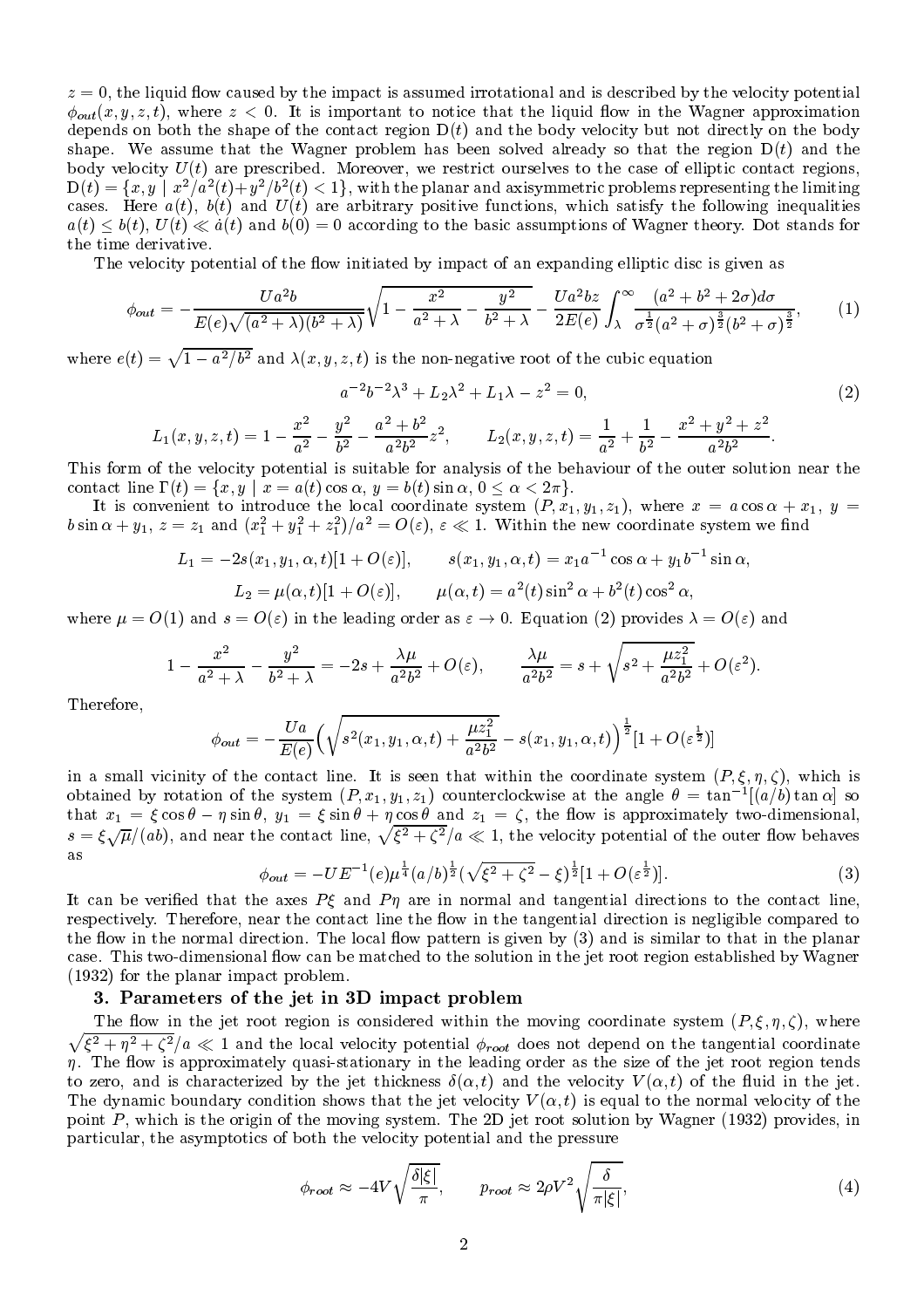in the far field, where  $|\xi|/\delta \gg 1$ ,  $|\xi|/a \ll 1$  and  $\zeta = 0$ . Expressions (4) have to be considered as the "outer" asimptotics of the "inner" solution and matched to the "inner" asymptotics (3) of the "outer" solution. Comparing asymptotic formulae (3) and (4), we obtain the jet thickness as

$$
\delta(\alpha, t) = \frac{\pi}{8} \frac{U^2(t)(a/b)\mu^{\frac{1}{2}}(\alpha, t)}{E^2(e)V^2(\alpha, t)}.
$$
\n
$$
(5)
$$

The jet velocity  $V(\alpha, t)$  is equal to the normal velocity of the moving contact line, position of which is described by the equation  $G(x, y, t) = 0$ , where  $G(x, y, t) = 1 - x^2/a^2(t) - y^2/b^2(t)$ . We obtain

$$
V(\alpha, t) = \frac{\dot{G}}{|\nabla G|}, \qquad \dot{G}(\alpha, t) = 2\frac{\dot{a}}{a}\cos^2\alpha + 2\frac{\dot{b}}{b}\sin^2\alpha, \qquad |\nabla G|(\alpha, t) = \frac{2\mu^{\frac{1}{2}}(\alpha, t)}{a(t)b(t)},\tag{6}
$$

where the upper dot denotes the time derivative and  $\nabla$  is the gradient operator. Equations (5) and (6) lead to the equality

$$
\delta(\alpha, t)V^3(\alpha, t) = \frac{\pi}{16} \frac{U^2 a^2}{E^2(e)} \dot{G}(\alpha, t)
$$
\n<sup>(7)</sup>

used below to evaluate the flux of kinetic energy through the jet.

#### 4. Repartition of kinetic energy

It is well-known that the energy conservation law is not satisfied within classical Wagner theory. In general case (see Scolan & Korobkin 2001a),

$$
\frac{d}{dt}[A(t) - T(t)] = \frac{1}{2}U^2(t)\frac{dM_a}{dt},
$$
\n(8)

where  $T(t)$  is the kinetic energy of the liquid flow in the outer region,  $T(t) = \frac{1}{2} M_a(t) U^*(t)$ ,  $A(t)$  is the work done to oppose the hydrodynamic force on the entering blunt body, and Ma(t) is the added mass of the flat disk  $D(t)$ . During the initial stage of the water impact, the added mass of the expanding flat disk  $D(t)$ increases,  $dM_a/dt > 0$ . Therefore,  $T(t) < A(t)$ , which is usually considered as an indication that a part of the energy is "lost" during the impact. It is proved below that the flux of energy in the right-hand side of equation  $(8)$  is equal to the flux of kinetic energy through the jet in the case of elliptic contact lines.

The total velocity of fluid in the jet  $V_f(\alpha, t)$  is equal to the jet velocity  $V(\alpha, t)$  plus the normal velocity of the moving contact line, which is  $V_f(\alpha, t) = 2V(\alpha, t)$ . The part of the kinetic energy  $\Delta E_i(\alpha, t)$ , which leaves the main flow region through the jet root region of small length  $\Delta\ell$  during small time interval  $\Delta t$ , is given as

$$
\Delta E_j(\alpha, t) = \frac{1}{2} \Delta m(\alpha, t) V_f^2(\alpha, t), \qquad \Delta m(\alpha, t) = \rho \cdot \delta(\alpha, t) \Delta \ell \cdot V(\alpha, t) \Delta t, \tag{9}
$$

where  $\rho$  is the liquid density and  $\Delta \ell = \mu^{\frac{1}{2}}(\alpha, t) \Delta \alpha$ . Equations (7) and (9) provide the total flux of the kinetic energy through the 3D jet in the form

$$
\frac{dE_j^{tot}(t)}{dt} = 2\rho \int_0^{2\pi} \delta(\alpha, t) V^3(\alpha, t) \mu^{\frac{1}{2}}(\alpha, t) d\alpha = \frac{\pi}{8} \frac{\rho U^2 a^2}{E^2(e)} \int_0^{2\pi} \dot{G}(\alpha, t) \mu^{\frac{1}{2}}(\alpha, t) d\alpha.
$$
 (10)

The integral in (10) is equal to

$$
\int_0^{2\pi} \dot{G}(\alpha, t) \mu^{\frac{1}{2}}(\alpha, t) d\alpha = \frac{8}{3ae^2} [(\dot{a}b(1+e^2) + a\dot{b}(2e^2 - 1))E(e) + (1 - e^2)(a\dot{b} - \dot{a}b)K(e)], \tag{11}
$$

where  $K(e)$  and  $E(e)$  are the complete elliptic integrals of first and second kind, respectively.

The added mass  $M_a(t)$  of the elliptic disk  $D(t)$  is given as  $M_a(t) = 2\pi \rho a^2 b/(3E(e))$ , with its time derivative being

$$
\frac{dM_a}{dt}(t) = \frac{2\pi \rho a}{3e^2 E^2(e)} [(ab(1+e^2) + ab(2e^2 - 1))E(e) + (1 - e^2)(a\dot{b} - \dot{a}b)K(e)].
$$
\n(12)

In order to derive equation (12), the following formulae were used

$$
\frac{dE}{de} = \frac{E(e) - K(e)}{e}, \qquad \frac{de}{dt} = \frac{a(ab - ab)}{b^3 e}.
$$